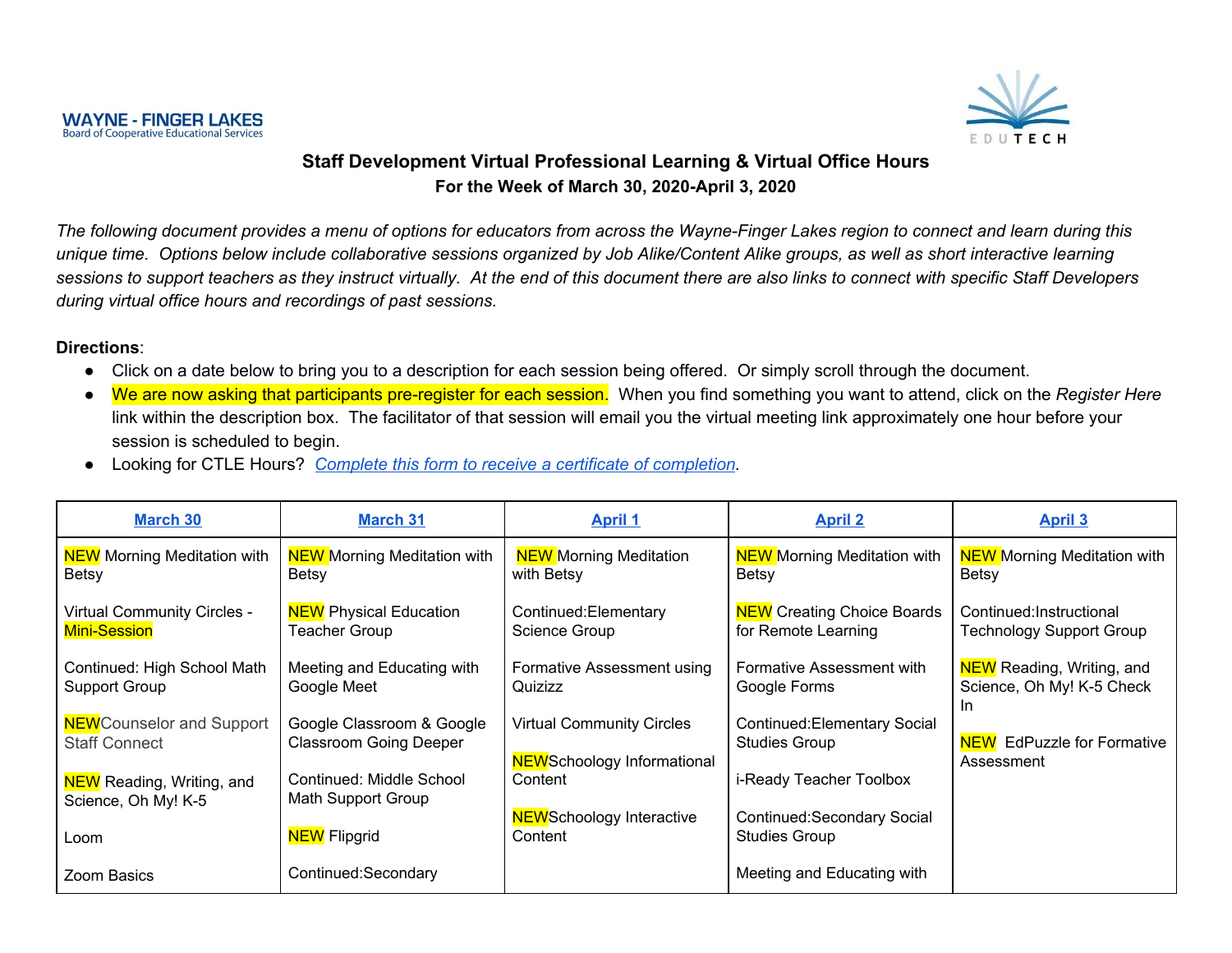# EDUTECH

| Continued: Elementary Math<br>Support Group<br>NEW: Lunch 'n' Learn<br>Distance Learning with<br>Desmos                                       | Science Group<br><b>NEW</b> i-Ready Reports and<br><b>Instructional Data</b> | Continued: Elementary ELA<br>Group<br><b>NEW Screen Sharing with</b><br>Zoom<br>Continued: Secondary ELA<br>Group<br><b>NEW</b> Art & Music Teacher<br>Group | Google Meet |  |
|-----------------------------------------------------------------------------------------------------------------------------------------------|------------------------------------------------------------------------------|--------------------------------------------------------------------------------------------------------------------------------------------------------------|-------------|--|
|                                                                                                                                               |                                                                              | Missed a session from last week? Click here to access the list of past session recordings.                                                                   |             |  |
| Are you a librarian that's looking to connect with other librarians? Click here to access these sessions from the School Library System team. |                                                                              |                                                                                                                                                              |             |  |

<span id="page-1-0"></span>

| <b>Time &amp; Registration Form</b> | <b>Topic</b>                                                                                                                                                                          | <b>Facilitator</b>              |
|-------------------------------------|---------------------------------------------------------------------------------------------------------------------------------------------------------------------------------------|---------------------------------|
|                                     | Monday, March 30, 2020                                                                                                                                                                |                                 |
| $8:00 - 8:10$                       | <b>NEW!</b> Morning Meditation with Betsy: Start your day with a 10-minute focus on your<br>personal well-being.                                                                      | <b>Betsy</b><br>Serapilio-Frank |
| <b>Register Here</b>                |                                                                                                                                                                                       |                                 |
| 8:30-9:00                           | Continued: High School Math Support Group: This is the place to come if you want to catch<br>up with your colleagues from around the region. Come join us for a half hour of sharing, | <b>Andy Mitchell</b>            |
| <b>Register Here</b>                | connecting, and collaborative planning.                                                                                                                                               |                                 |
|                                     | <b>Link to Collaborative Notes</b>                                                                                                                                                    |                                 |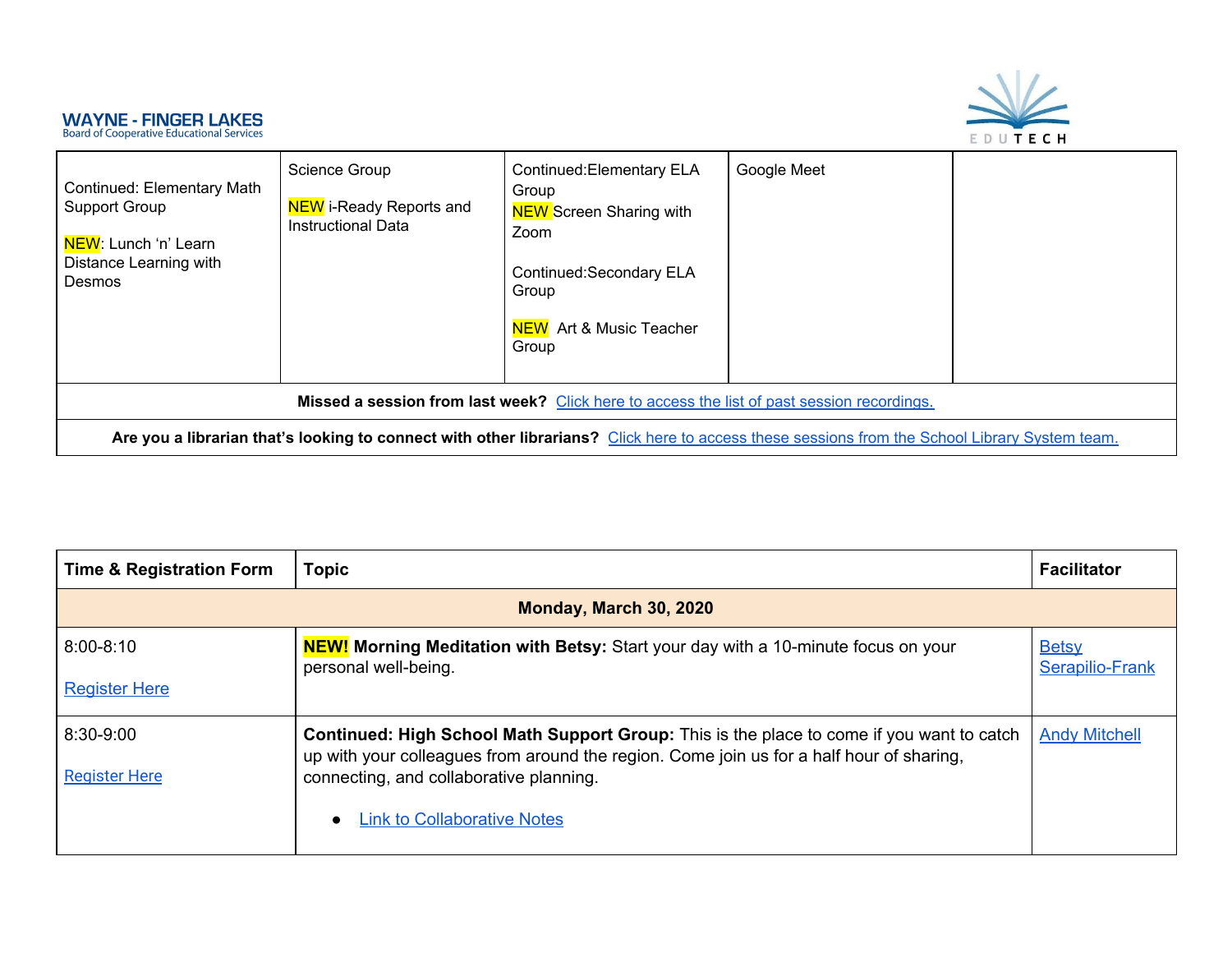

| 9:00-9:30<br><b>Register Here</b>    | NEW! Counselor and Support Staff Connect: Connect with certified staff who support<br>students outside the classroom. This is a place to partner with other support staff (School<br>Counselors, Psychologist, Social Workers, Community School staff, crisis prevention, Speech,<br>OT, PT and all other staff) sharing resources, connecting folks to outside support systems and<br>collaborative planning.<br><b>Link to Resource Doc</b><br>$\bullet$ | Lisa<br><b>Brockhuizen</b>             |
|--------------------------------------|------------------------------------------------------------------------------------------------------------------------------------------------------------------------------------------------------------------------------------------------------------------------------------------------------------------------------------------------------------------------------------------------------------------------------------------------------------|----------------------------------------|
| 10:00-10:30<br><b>Register Here</b>  | Loom (Repeat Offering): Creating screencasting videos with Loom. This easy to use tool<br>allows you to create videos of yourself and screen to share with students. We will go through<br>how to, best practices, and getting started.                                                                                                                                                                                                                    | <b>Gordy Baxter</b>                    |
|                                      | <b>Link to Loom Resource Doc</b><br>$\bullet$                                                                                                                                                                                                                                                                                                                                                                                                              |                                        |
| 10:00-10:30<br><b>Register Here</b>  | <b>NEW!</b> Reading, Writing, and Science, Oh My! K-5: Get an overview of an integrated 5-day<br>learning plan that includes science, reading, writing, math, movement and music.<br>*Participants will reconvene on Friday to discuss successes, challenges, and new ideas.                                                                                                                                                                               | <b>Betsy</b><br>Serapilio-Frank        |
|                                      | <b>Link to 5-Day Learning Plan</b><br>Link to Oh My! Resource Doc                                                                                                                                                                                                                                                                                                                                                                                          |                                        |
| 11:00-11:30<br><b>Register Here</b>  | <b>Meeting and Educating with Zoom:</b> Zoom is an easy to use video conferencing program that<br>allows for multiple participants, audio and video sharing, screen sharing, working on a<br>whiteboard and recording. This session will focus on set-up and basic functions of Zoom.<br>Link to Zoom Resource Doc                                                                                                                                         | Erika Asquino<br><b>Laurie Elliott</b> |
|                                      | $\bullet$                                                                                                                                                                                                                                                                                                                                                                                                                                                  |                                        |
| 1:00-1:45 pm<br><b>Register Here</b> | Virtual Community Circles (Repeat Offering - mini-session) - Join a group of educators<br>who will participate in a community circle building connectedness with each other. Circle<br>prompts that teachers, counselors and other school staff can bring back to the virtual                                                                                                                                                                              | Lisa<br><b>Brockhuizen</b>             |
|                                      |                                                                                                                                                                                                                                                                                                                                                                                                                                                            | <b>Kristin DeFeo</b>                   |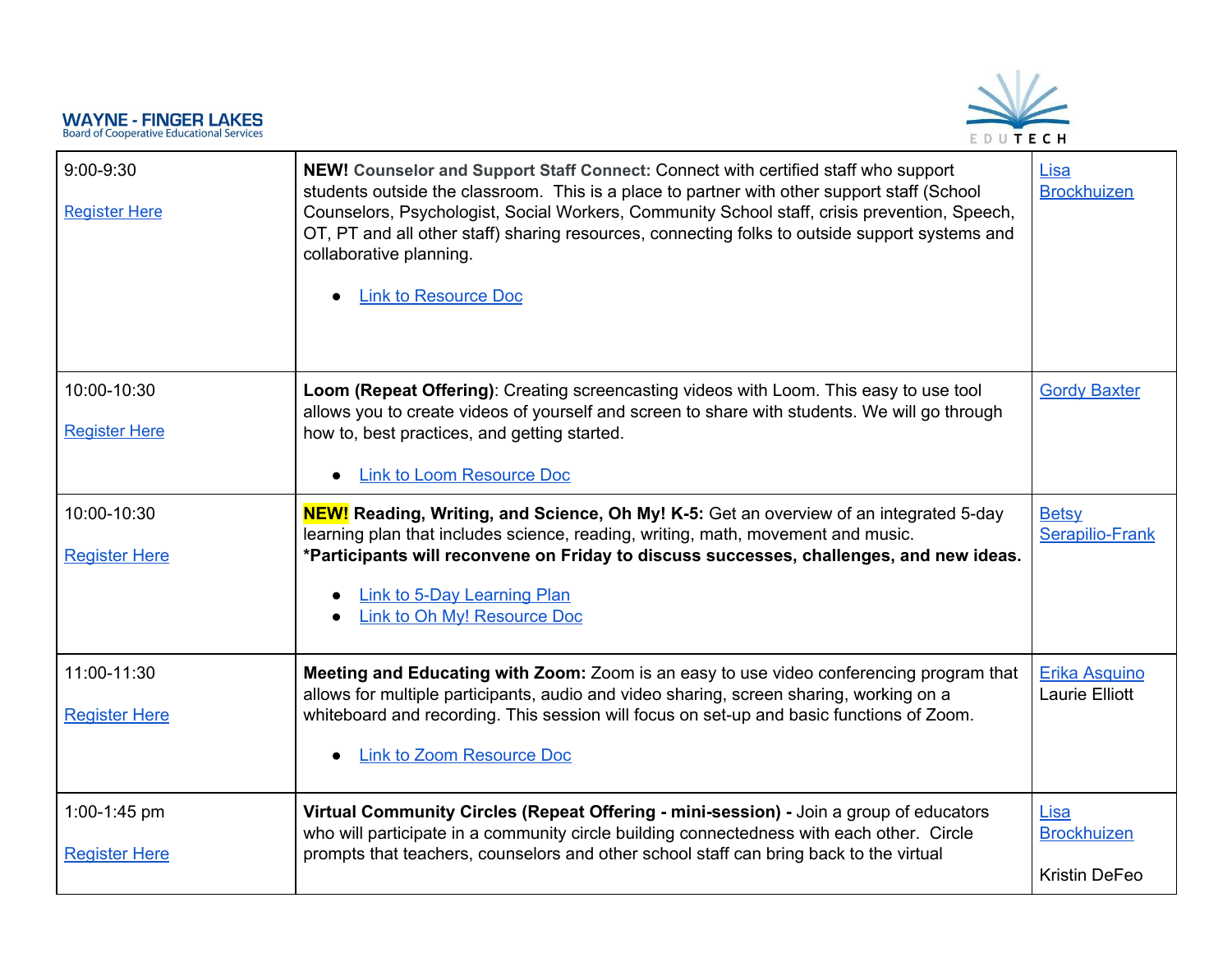

<span id="page-3-0"></span>

|                                                                                   | classroom.                                                                                                                                                                           |                                          |
|-----------------------------------------------------------------------------------|--------------------------------------------------------------------------------------------------------------------------------------------------------------------------------------|------------------------------------------|
|                                                                                   | <b>Link to Virtual Community Circles Resource Doc</b><br>$\bullet$                                                                                                                   |                                          |
| 12:00-1:30 (90 minutes)<br>https://zoom.us/j/495941813<br>?pwd=MUIQN0RIRjRZUnNaN2 | <b>NEW!</b> Distance Learning with Desmos: Bring your lunch and your laptop to this session by<br>Dan Meyer, creator of Three Act Tasks and Chief Learning Officer at Desmos.com.    | <b>Andy Mitchell</b>                     |
| NTN20xTm5LUT09                                                                    | Desmos is an online graphing calculator and much more. There are activities for grades 6-12.<br>An agenda of this session may be found here: bit.ly/desmos-2020                      |                                          |
| Meeting ID: 495 941 813<br>Password: desmos                                       |                                                                                                                                                                                      |                                          |
| $2:00-2:30$                                                                       | Continued: Elementary Math Support Group: This is the place to come if you want to catch<br>up with your colleagues from around the region. Come join us for a half hour of sharing, | <b>Andy Mitchell</b>                     |
| <b>Register Here</b>                                                              | connecting, and collaborative planning.                                                                                                                                              |                                          |
|                                                                                   | <b>Link to Collaborative Notes</b>                                                                                                                                                   |                                          |
|                                                                                   | Tuesday, March 31, 2020                                                                                                                                                              |                                          |
|                                                                                   |                                                                                                                                                                                      |                                          |
| $8:00 - 8:10$                                                                     | Morning Meditation with Betsy: Start your day with a 10-minute focus on your personal<br>well-being.                                                                                 | <b>Betsy</b><br><b>Serapilio-Frank</b>   |
| <b>Register Here</b>                                                              |                                                                                                                                                                                      |                                          |
| 8:30-9:00                                                                         | NEW! Physical Education Teacher Group: What's working? What are you struggling with?<br>What are you looking for students to gain?                                                   | Jennifer Meehan<br><b>Shane Valliere</b> |
| <b>Register Here</b>                                                              | <b>Link to Collaborative Notes</b>                                                                                                                                                   | Jessica<br>Sheridan                      |
|                                                                                   |                                                                                                                                                                                      |                                          |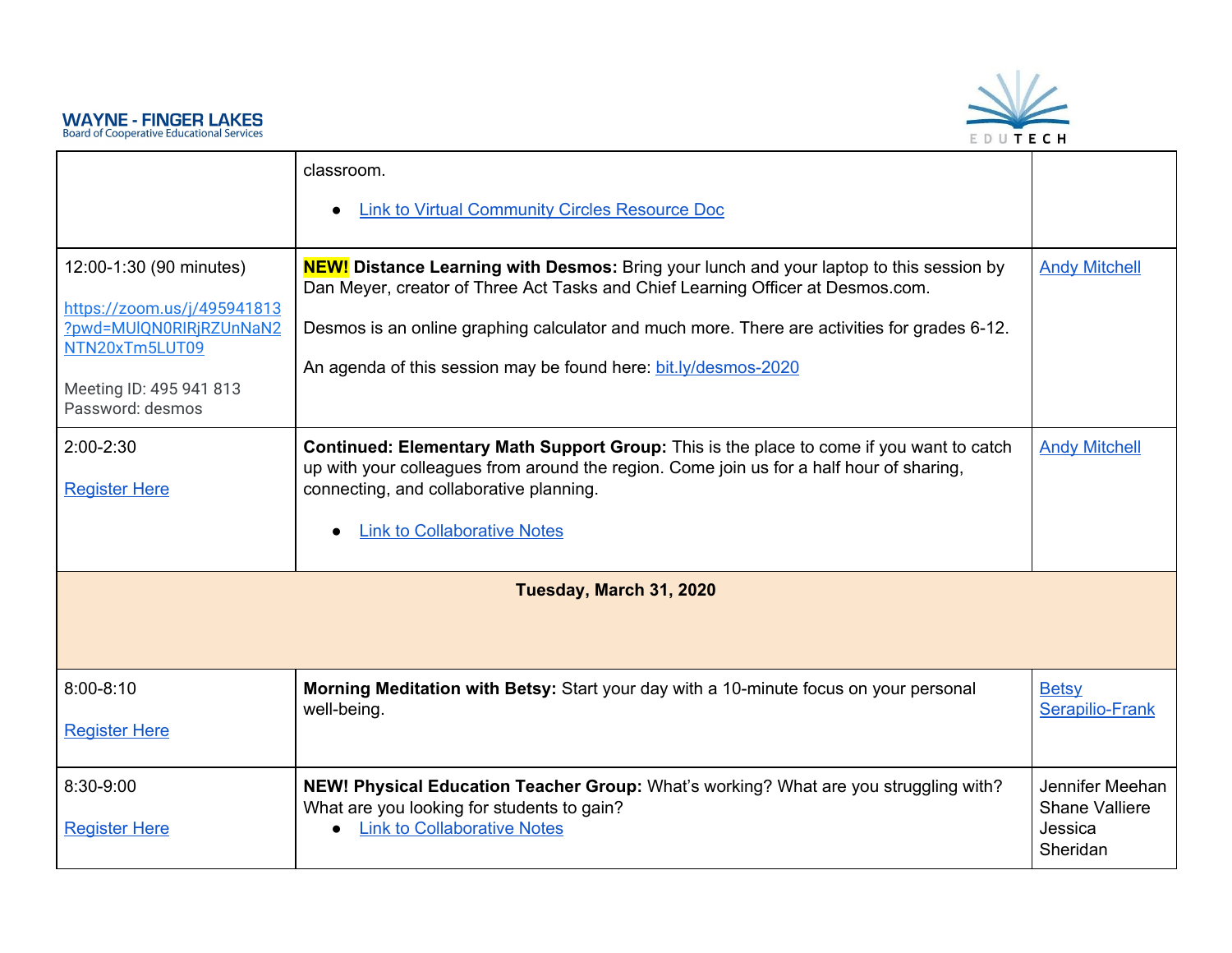

| $9:00-9:30$<br><b>Register Here</b> | Meeting and Educating with Google Meet: Looking for an easy way to connect with<br>students? Google meet offers easy-to-join video calls where you can meet face-to-face.<br>Participants will explore how to set up meetings, the tools available within meetings, and how<br>to share meetings with students.<br><b>Link to Google Meet Resource Doc</b><br>$\bullet$                                  | Erika Asquino        |
|-------------------------------------|----------------------------------------------------------------------------------------------------------------------------------------------------------------------------------------------------------------------------------------------------------------------------------------------------------------------------------------------------------------------------------------------------------|----------------------|
| 10:00-10:30<br><b>Register Here</b> | Google Classroom (Repeat Offering): This session will give teachers a basic overview of<br>Google Classroom followed with a question and answer session.<br>If interested in the 10:30 session below, participants can stay in the meeting<br><b>Link to Google Classroom Resource Doc</b><br>$\bullet$                                                                                                  | <b>Mary Harvey</b>   |
| 10:30-11:00<br><b>Register Here</b> | *New: Google Classroom Going Deeper: This session will give teachers an overview on<br>how to grade and return assignments to students and time will be allowed for any Google<br>questions.<br>This will be a continuation of the session above<br><b>Link to Google Classroom Resource Doc</b><br>$\bullet$                                                                                            | <b>Mary Harvey</b>   |
| 11:00-11:30<br><b>Register Here</b> | Continued: Middle School Math Support Group: This is the place to come if you want to<br>catch up with your colleagues from around the region. Come join us for a half hour of sharing,<br>connecting, and collaborative planning.<br><b>Link to Collaborative Notes</b><br>$\bullet$                                                                                                                    | <b>Andy Mitchell</b> |
| 11:30-12:00<br><b>Register Here</b> | <b>NEW!</b> i-Ready Reports and Instructional Data: This is an opportunity to revisit the reports in<br>i-Ready and how to use the data to inform instruction, student interventions and personalized<br>learning. See the new historical data feature added to i-Ready and how to use it for next year<br>Examine diagnostic results to create individualized learning plans using the Teacher Toolbox. | <b>Cindy Salow</b>   |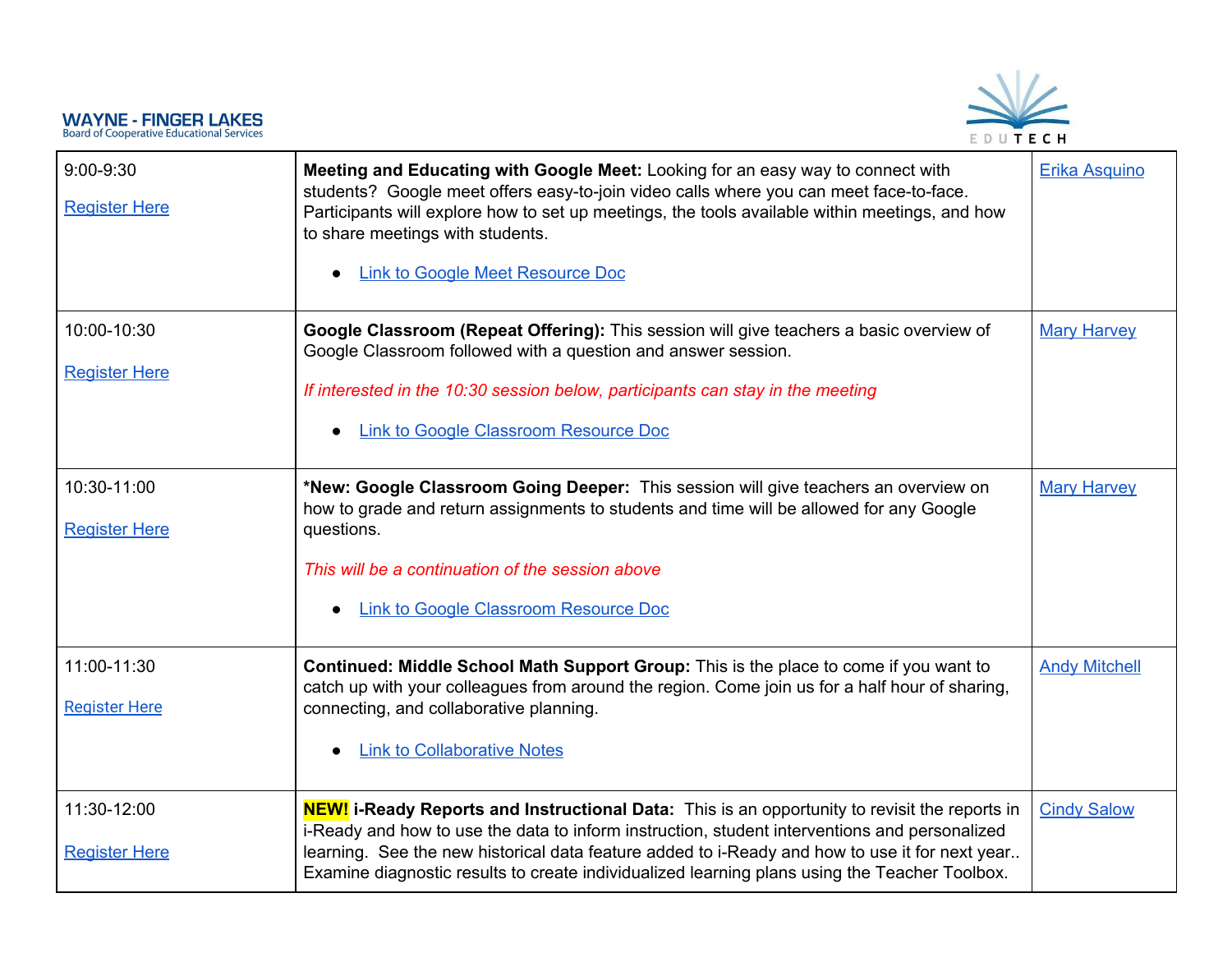



<span id="page-5-0"></span>

|                                       | Link to i-Ready Reports and Instructional Data Doc                                                                                                                                                                                                                      |                                        |
|---------------------------------------|-------------------------------------------------------------------------------------------------------------------------------------------------------------------------------------------------------------------------------------------------------------------------|----------------------------------------|
| $2:00 - 2:30$<br><b>Register Here</b> | <b>NEW!</b> FlipGrid for Student Voice: FlipGrid is a free, simple way to foster short video- based<br>discussions on classroom topics. Teachers, students, and families can use FlipGrid at school<br>and home to stay connected and share their learning experiences. | Erika Asquino<br><b>Laurie Elliott</b> |
|                                       | <b>Link to FlipGrid Resource Doc</b><br>$\bullet$                                                                                                                                                                                                                       |                                        |
| 2:30-3:00<br><b>Register Here</b>     | Continued: Secondary Science Group: What's working? What are you struggling with? What<br>are you looking for students to gain?<br>• Link to Collaborative Notes                                                                                                        | <b>Sharon Bassage</b>                  |
|                                       | Wednesday, April 1, 2020                                                                                                                                                                                                                                                |                                        |
| $8:00 - 8:10$<br><b>Register Here</b> | Morning Meditation with Betsy: Start your day with a 10-minute focus on your personal<br>well-being.                                                                                                                                                                    | <b>Betsy</b><br><b>Serapilio-Frank</b> |
| $9:00 - 9:30$<br><b>Register Here</b> | Continued: Elementary Science Group: What's working? What are you struggling with? What<br>are you looking for students to gain?<br><b>Link to Collaborative Notes</b>                                                                                                  | <b>Sharon Bassage</b>                  |
| 9:00-10:30 am                         | Virtual Community Circles (Repeat Offering): Join a group of educators who will participate<br>in a community circle building connectedness with each other. Circle prompts that teachers,                                                                              | Kristin DeFeo                          |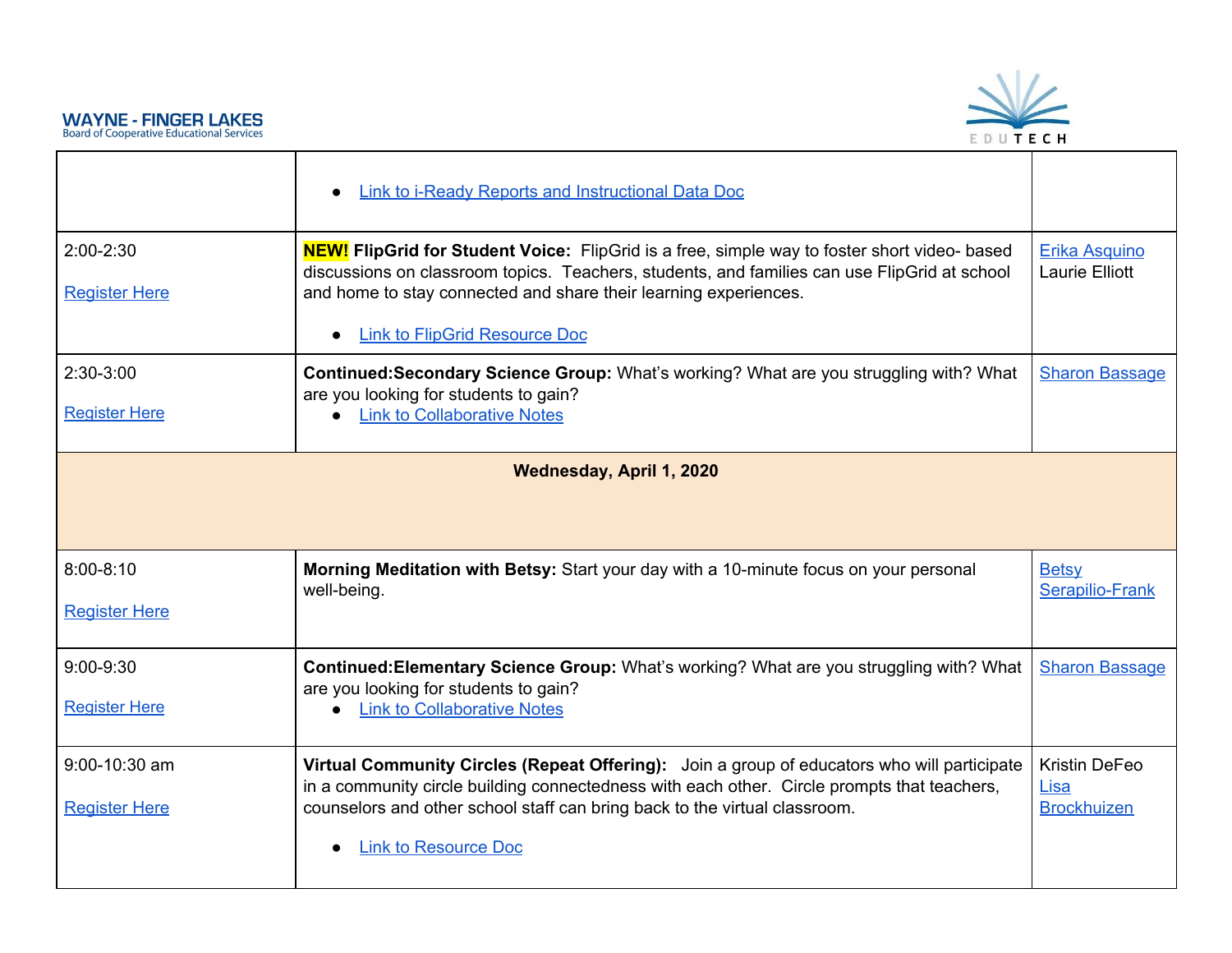

| 10:00-10:30          | <b>NEW!</b> Schoology Informational Content: Going deeper with Schoology informational<br>content. Take a dive into folders, file/link uploads, pages, updates, and organization.            | <b>Gordy Baxter</b>                    |
|----------------------|----------------------------------------------------------------------------------------------------------------------------------------------------------------------------------------------|----------------------------------------|
| <b>Register Here</b> | If interested in the 10:30 session below, participants can stay in the meeting                                                                                                               |                                        |
|                      | <b>Link to Schoology Resource Doc</b>                                                                                                                                                        |                                        |
| 10:30-11:00          | NEW! Schoology Interactive Content: Going deeper with Schoology interactive content.<br>Take a dive into assignments, test/quizzes, discussions, and conferencing.                           | <b>Gordy Baxter</b>                    |
| <b>Register Here</b> | This will be a continuation of the session above                                                                                                                                             |                                        |
|                      | <b>Link to Schoology Resource Doc</b>                                                                                                                                                        |                                        |
| 10:30-11:00          | Continued: Elementary ELA Group: What resources are you using? What approaches have<br>been successful? What are you struggling with?                                                        | <b>Betsy</b><br>Serapilio-Frank        |
| <b>Register Here</b> | <b>Link to Collaborative Notes</b>                                                                                                                                                           |                                        |
| 11:00-11:30          | <b>NEW!</b> Screen Sharing with Zoom: Dive deeper into the tools and tricks of screen sharing in<br>Zoom. We will cover sharing options, the whiteboard, and annotation tools, which are all | Erika Asquino                          |
| <b>Register Here</b> | elements that can be used to increase engagement in your virtual conference.                                                                                                                 | Laurie Elliott                         |
|                      | <b>Link to Screen Sharing with Zoom Resource Doc</b>                                                                                                                                         |                                        |
| 11:30-12:00          | Continued: Secondary ELA Group: What resources are you using? What approaches have<br>been successful? What are you struggling with?                                                         | <b>Betsy</b><br><b>Serapilio-Frank</b> |
| <b>Register Here</b> | <b>Link to Collaborative Notes</b>                                                                                                                                                           |                                        |
|                      |                                                                                                                                                                                              |                                        |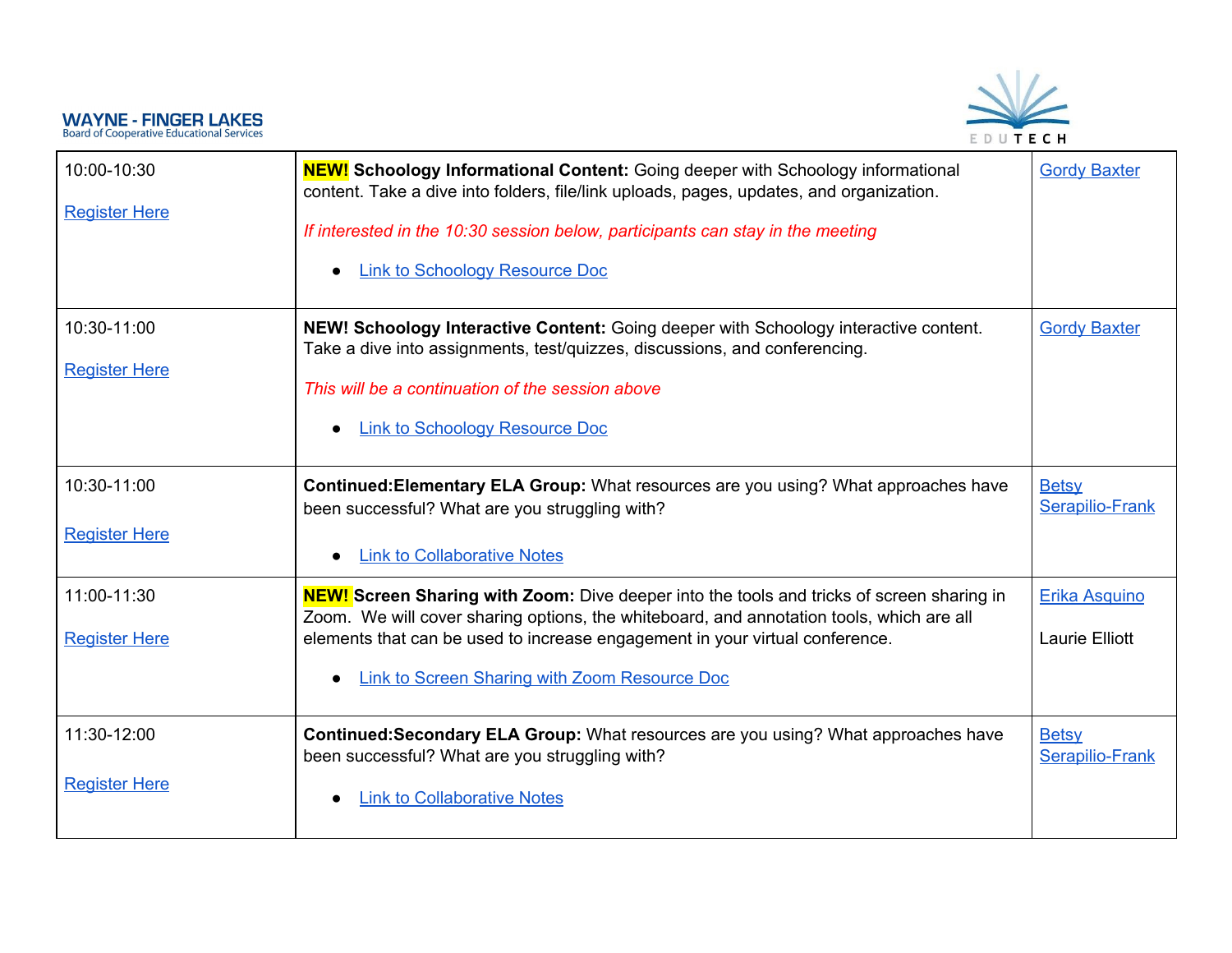

<span id="page-7-0"></span>

| $1:00 - 1:30$<br><b>Register Here</b> | Using Quizizz for Formative Assessments (Repeat Offering): This 30 minute session will<br>offer teachers an overview of how to use Quizizz as an engaging way to add a quiz to Google<br>Classroom as an assignment or live with students.<br><b>Link to Quizzizz Resource Doc</b><br>$\bullet$                                                                                      | <b>Mary Harvey</b>                     |
|---------------------------------------|--------------------------------------------------------------------------------------------------------------------------------------------------------------------------------------------------------------------------------------------------------------------------------------------------------------------------------------------------------------------------------------|----------------------------------------|
| $2:00 - 2:30$<br><b>Register Here</b> | <b>NEW!</b> Art and Music Teachers Group: What's working? What are you struggling with? What<br>are you looking for students to gain?<br>• Link to Collaborative Notes                                                                                                                                                                                                               | Jessica<br>Sheridan                    |
|                                       | Thursday, April 2, 2020                                                                                                                                                                                                                                                                                                                                                              |                                        |
| $8:00 - 8:10$<br><b>Register Here</b> | Morning Meditation with Betsy: Start your day with a 10-minute focus on your personal<br>well-being.                                                                                                                                                                                                                                                                                 | <b>Betsy</b><br><b>Serapilio-Frank</b> |
| 9:00-9:45<br><b>Register Here</b>     | <b>NEW!</b> Creating Choice Boards for Remote Learning: Ready to create an interactive<br>learning opportunity for your students? This session with focus on the creation of choice<br>boards for engaging, differentiated, and student choice based learning. Examples and easy to<br>modify templates will also be available to participants.<br>Link to Choice Board Resource Doc | Erika Asquino<br><b>Laurie Elliott</b> |
| 10:00-10:30<br><b>Register Here</b>   | Formative Assessment with Google Forms: (Repeat Offering) This 30 minute session will<br>provide an overview of Google Forms for formative assessments. Time will be allowed for any<br>questions you may have.<br>Link to Google Forms Resource Doc                                                                                                                                 | <b>Mary Harvey</b>                     |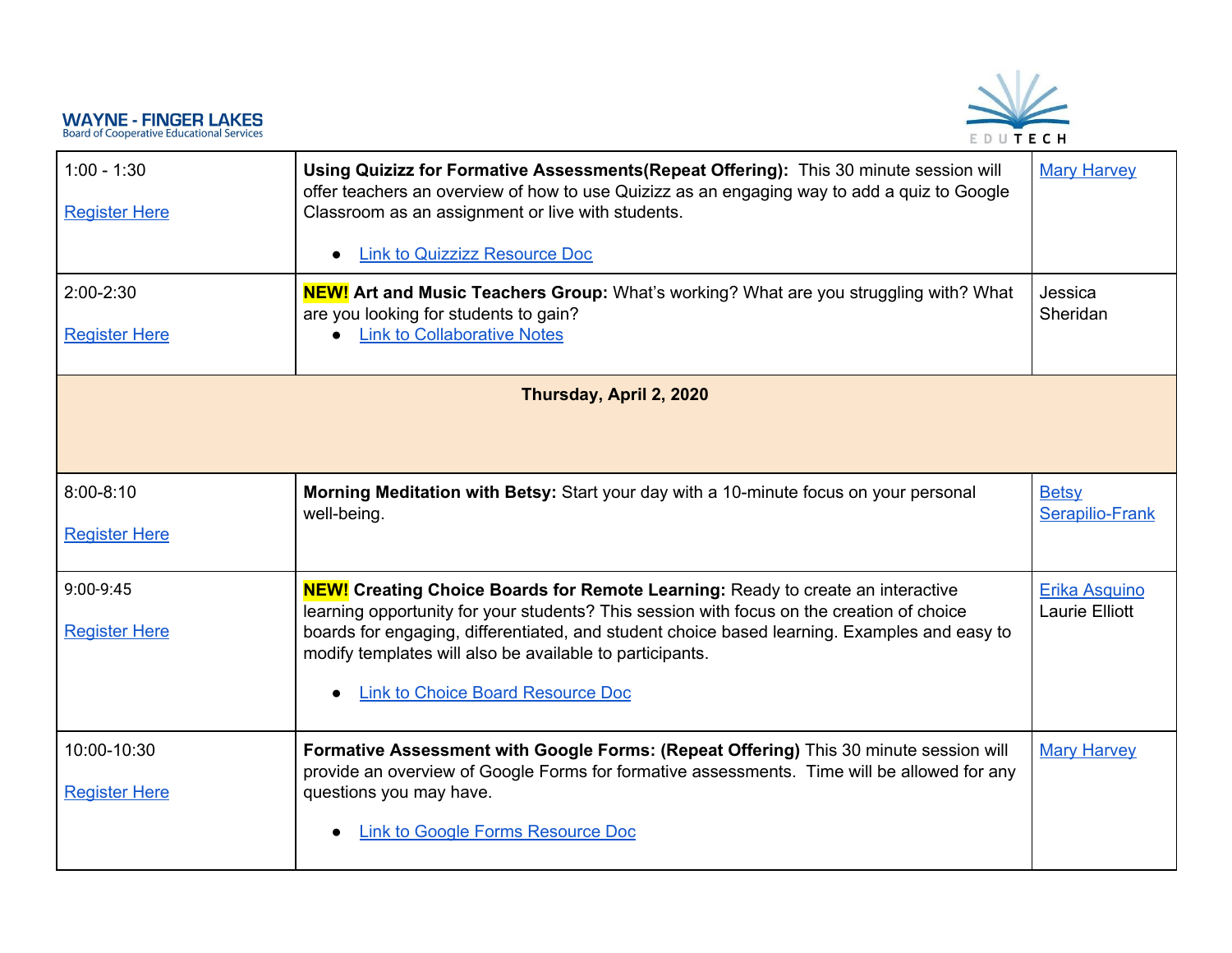# EDUTECH

<span id="page-8-0"></span>

| 10:30-11:00<br><b>Register Here</b>   | Continued: Elementary Social Studies Group: What resources are you using? What<br>approaches have been successful? What are you struggling with?<br><b>Link to Collaborative Notes</b><br>$\bullet$                                                                                                                                                                                 | <b>Betsy</b><br>Serapilio-Frank |
|---------------------------------------|-------------------------------------------------------------------------------------------------------------------------------------------------------------------------------------------------------------------------------------------------------------------------------------------------------------------------------------------------------------------------------------|---------------------------------|
| 11:00-11:30<br><b>Register Here</b>   | i-Ready Teacher Toolbox: (Repeat Offering) Learn about the volume of resources available<br>through the teacher toolbox. In your i-Ready account under the access and teach you can<br>create an account in the teacher toolbox use this code when asked for school license<br>TryTBX2020 to gain free access through June 30,2020.<br>Link to i-Ready Teacher Toolbox Resource Doc | <b>Cindy Salow</b>              |
| 11:30-12:00<br><b>Register Here</b>   | Continued: Secondary Social Studies Group: What resources are you using? What<br>approaches have been successful? What are you struggling with?<br><b>Link to Collaborative Notes</b>                                                                                                                                                                                               | <b>Betsy</b><br>Serapilio-Frank |
| $2:00 - 2:30$<br><b>Register Here</b> | Meeting and Educating with Google Meet: (Repeat Offering) Looking for an easy way to<br>connect with students? Google meet offers easy-to-join video calls where you can meet<br>face-to-face. Participants will explore how to set up meetings, the tools available within<br>meetings, and how to share meetings with students.<br><b>Link to Google Meet Resource Doc</b>        | Erika Asquino                   |
|                                       | Friday, April 3, 2020                                                                                                                                                                                                                                                                                                                                                               |                                 |
| $8:00 - 8:10$<br><b>Register Here</b> | Morning Meditation with Betsy: Start your day with a 10-minute focus on your personal<br>well-being.                                                                                                                                                                                                                                                                                | <b>Betsy</b><br>Serapilio-Frank |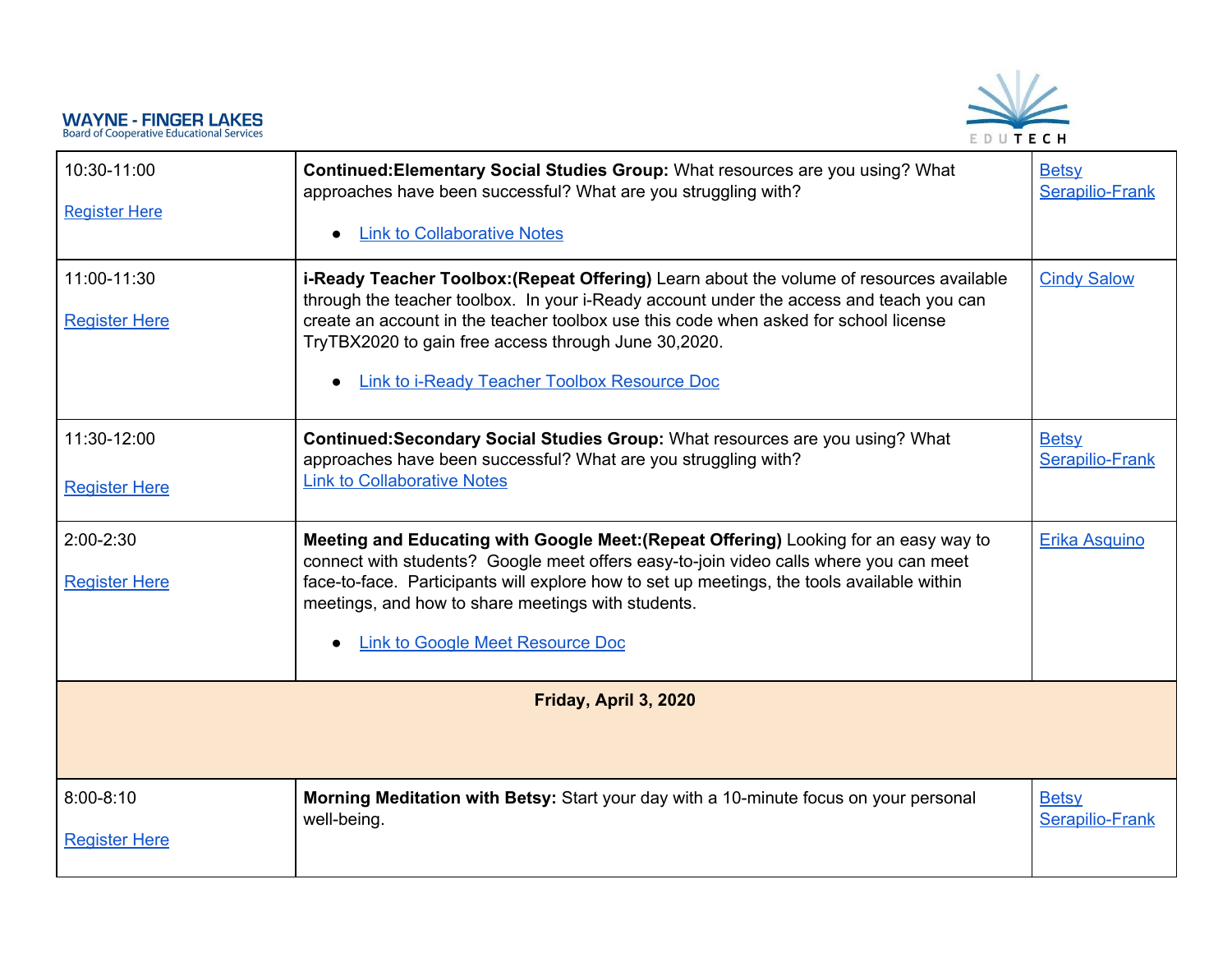# EDUTECH

| 10:00-10:30<br><b>Register Here</b> | <b>Continued: Instructional Technology Support Group:</b> Join a group of educators to talk<br>about what's been working and next steps for remote learning.<br>• Link to Collaborative Notes                                                                                                                                                                                       | <b>Gordy Baxter</b><br><b>Mary Harvy</b> |
|-------------------------------------|-------------------------------------------------------------------------------------------------------------------------------------------------------------------------------------------------------------------------------------------------------------------------------------------------------------------------------------------------------------------------------------|------------------------------------------|
| 11:30-12:00<br><b>Register Here</b> | Part 2 of Reading, Writing, and Science, Oh My! K-5: Participants from Monday's session<br>will reconvene to discuss successes, challenges, and new ideas.<br>Link to Oh My! Resource Doc                                                                                                                                                                                           | <b>Betsy</b><br>Serapilio-Frank          |
| $1:30-2:00$<br><b>Register Here</b> | <b>NEW!</b> Using EdPuzzle for Formative Assessments - Edpuzzle is an easy-to-use platform<br>where you can make any video your lesson. With just one click, you can find video lessons<br>created by other teachers, including formative assessment! This session will give an overview<br>of EdPuzzle and how to provide lessons virtually.<br><b>Link to Collaborative Notes</b> | <b>Mary Harvey</b>                       |

| <b>Office Hours</b>                                                                                                                                                                 |
|-------------------------------------------------------------------------------------------------------------------------------------------------------------------------------------|
| The Wayne-Finger Lakes and Instructional EduTech Staff Development Team are here for you! Click on the staff developer below that you wish to<br>schedule a 30 minute meeting with. |
| <b>Erika Asquino</b> - Contact me if you have any questions about technology or literacy instruction.                                                                               |
| Sharon Bassage - Contact me if you have any questions about Science.                                                                                                                |
| <b>Gordy Baxter: Contact me with any instructional technology needs.</b>                                                                                                            |
| Lisa Brockhuizen -Contact me with any questions about Community Circles, supporting students, SEL and resources related to counseling<br>services                                   |